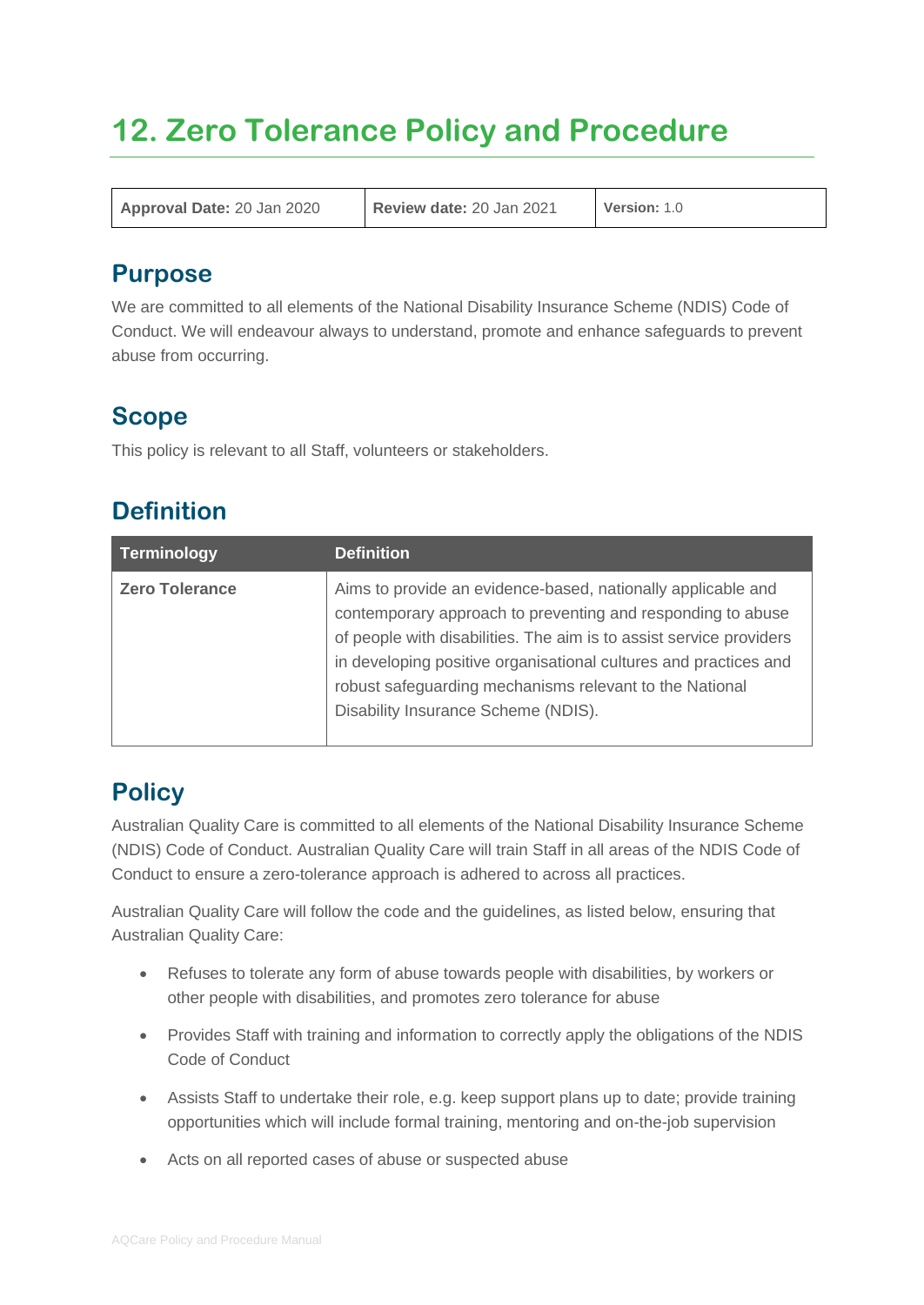- Agrees never to take adverse action against any Staff member or volunteer if they report abuse or neglect
- Bases all necessary disciplinary actions on the principle of procedural fairness if a Staff member violates the obligations of the NDIS Code of Conduct
- Respects and values the diversity of people and cultures to create an inclusive environment where it is safe for people with disabilities to express their cultural identity
- Actively maintains a working environment which minimises the risks of abuse
- Creates and maintains a positive complaints culture where people are not afraid to speak up
- Fosters a culture of zero tolerance to abuse of people with disabilities.

Australian Quality Care informs their front-line Staff who imposes the obligations that they must:

- Provide services without engaging in abuse, exploitation, harassment or neglect
- Report any form of abuse or suspected abuse
- Not engage in sexual abuse or misconduct, and must report any such conduct by other workers, people with disabilities, family members, carers or community members
- Show respect for cultural differences when providing services
- Act ethically, with integrity, honesty and transparency.

#### **Procedure**

Australian Quality Care will train Staff to be able to understand and act on a zero-tolerance approach and ensure that Staff appreciates people with disabilities are people first, who have needs, aspirations, preferences and feelings.

All Staff are required to listen to all participants to enable them to determine their preferences, aspirations, needs and supports, where it is safe to do so.

Australian Quality Care acknowledges that reporting abuse is critical to prevent abusive situations from escalating and future incidents from occurring. All Staff working with people with disabilities must report any form of abuse (zero tolerance).

Australian Quality Care will ensure that Staff are informed that people with disabilities face significantly higher risks of sexual assault and exploitation than the general population; this is particularly true for women with a disability. Also, there can be barriers to disclosure that make it difficult for a person with a disability to report sexual abuse and misconduct.